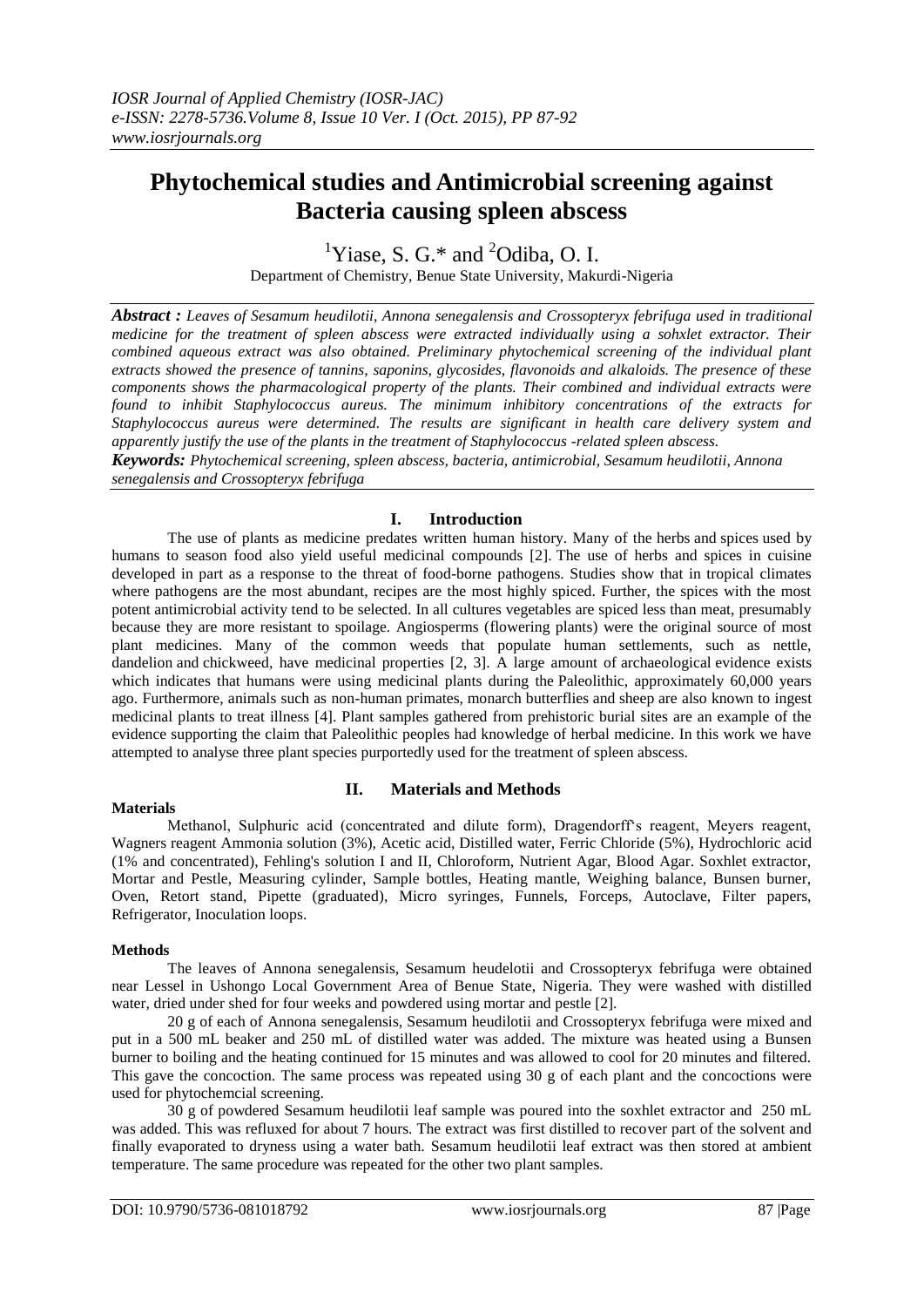The aqueous extracts of each plant was evaluated for the presence of flavonoids, tannins, saponins alkaloids, phenols and glycosides [3-8].

## **Test for Flavonoids**

3 drops of ammonia solution were added to 1 mL of each extract, then 0.5 M concentrated HC1 was added. A pale brown colour was observed indicating the presence of flavonoids.

## **Test for Tannins**

2 drops of 5 % FeCl<sub>3</sub> were added to 1 mL of each extract. A dirty green precipitate indicated the presence of tannins for each extract.

## **Test for Saponins (Frothing Test)**

2 mL of each leaf extract in a test tube was shaken vigorously for 2 minutes. Frothing was observed for each extract indicating the presence of saponins.

## **Test for Alkaloids**

1 mL of 1 % HC1 was added to 3 mL of each extract in a test tube. Each extract was treated with few drops of Mayer's, Wagner's and Dragendorffs reagents separately. A creamy white (Mayer), a reddish brown (Wagner) and an orange brown (Dragendorff) precipitate were observed for each extract, indicating the presence of alkaloids.

## **Test for Phenols**

3 mL of each plant extract was added to 3 mL of FeCl<sub>3</sub>. A deep green solution was observed instead of a deep bluish green solution, indicating the absence of phenols.

## **Test for Glycosides (General Test)**

About 2.5 mL of dilute  $H_2SO_4$  was added to 5 mL of each extract in a test tube and boiled on a heating mantle for 15 minutes. This was cooled and neutralized by adding 2.5 mL of 20 % KOH solutions. 5 mL of a mixture of Fehling's solution A and B was added and boiled. A brick red precipitate shows reducing sugars released as a result of the hydrolysis.

## **Antibacterial Screening**

This was carried out at B.W.A Medix Medical Laboratory, Abu King Shuluwa Road, Shop 5, Kasevento Plaza, Wurukum, Makurdi Benue State.

## **Preparation of the Medium**

The concoction and methanol extracts of each leaf were screened for antimicrobial activity using the disc diffusion method adopted by Alinnor [5, 9]. The nutrient agar medium was used as the growth medium for Staphylococcus aureus while blood agar medium was used as the growth medium for Streptococcus pyogenes.

The nutrient agar medium was prepared by dissolving 7.0 g of nutrient agar in 250 mL of distilled water in a flask, heated to dissolve and autoclave at 121 °C for 15 minutes. The same procedure was repeated for the blood agar medium. They were cooled and poured into sterile petri dishes to solidify. These petri dishes were sterilized by washing them with distilled water and drying them in the oven at a temperature of 121 °C. They were then left in the oven and collected when required for use.

## **Preparation of Cultures and Inoculation**

Cultures of Staphylococcus aureus and Streptococcus pyogenes were obtained from Federal Medical Centre, Makurdi, Nigeria and were purified by sub-culturing into fresh nutrient agar slant and blood agar slant respectively. The bacteria were separately used to inoculate the petri dishes in a zigzag streaking manner. The inoculated plates were incubated at 37 °C for 24 hours.

Preparation of dilutions of Crude Extract Used for Antibacterial Activity

1 g of each extract was dissolved in 9 mL of distilled water in sterile test-tubes to obtain 100 mg/g concentration according to the equation.

$$
Concentration = \frac{mass\ of\ solute}{mass\ of\ solution}
$$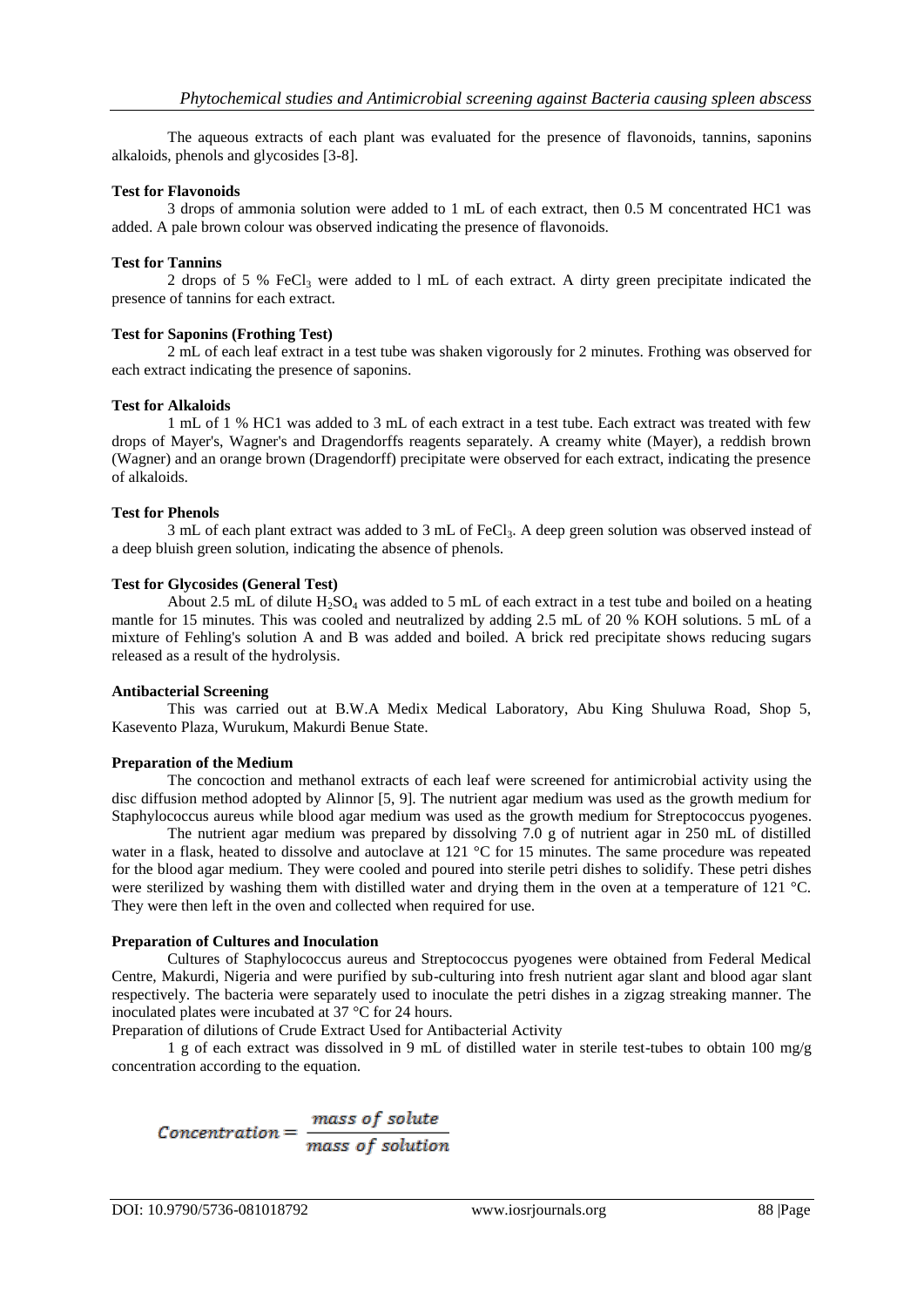Using a micro syringe, 80 mg/g, 60 mg/g, 40 mg/g and 20 mg/g concentrations were obtained by taking 0.8 mL, 0.6 mL, 0.4mL and 0.2 mL respectively from the 100 mg/g solution and making the volume to l mL with distilled water.

Sterilized 6 mm filter paper discs were dipped in the extracts and placed on the plates using a sterilized forceps and incubated for 24 hours at 37 °C. At the end of the incubation, the plates were collected and the zones of inhibition that developed were measured. The minimum inhibitory concentration (MIC) was calculated by plotting the zones of inhibition against the natural logarithm of the concentration of extracts. A regression line was drawn through the points. The antilogarithm of the intercept on the logarithm of concentration axis gave the MIC values.

# **III. Result and Discussion**

**Table 1:** Percentage Yield of Concoction and Methanol Extracts of the Plants

| Plants          | Weight of Powdered | Weight of Sample | Percentage   |  |
|-----------------|--------------------|------------------|--------------|--|
|                 | Sample $(g)$       | Extracts $(g)$   | Yield $(\%)$ |  |
| Concoction      | 60                 | 10               | 16.67        |  |
| S. heudilotii   | 30                 | 5.4              | 18.00        |  |
| A. senegalensis | 30                 | 3.5              | 11.67        |  |
| C.febrifuga     | 30                 | 3.0              | 10.00        |  |

| Table 2: Preliminary Phytochemical Screening of aqueous extracts of the plants |  |
|--------------------------------------------------------------------------------|--|
|--------------------------------------------------------------------------------|--|

| Plants        | Flavonoids | Tannins | saponins | Alkaloids | Phenols                  | glycosides |  |
|---------------|------------|---------|----------|-----------|--------------------------|------------|--|
| S. heudilotii |            |         |          |           |                          |            |  |
| A. segalensis |            |         |          |           | $\overline{\phantom{0}}$ |            |  |
| C. febrifuga  |            |         |          |           | -                        |            |  |

 $Key + = active, - = absent$ 

**Table 3:** Antibacterial Activity of Concoction and Methanol Extracts of Sesamum heudilotii, Annona senegalensis and Crossopteryx febrifuga.

| Test organism          | Conc.         | Zones of Inhibition (mm) |               |                |              |
|------------------------|---------------|--------------------------|---------------|----------------|--------------|
|                        | (mg/ml)       | Concoction               | S. heudilotii | A. sengalensis | C. febrifuga |
| Staphylococcus         | 100           | 10.0                     | 09.5          | 09.0           | 09.0         |
| Aureus                 | 080           | 08.0                     | 08.5          | 08.0           | 08.0         |
|                        | 060           | 07.5                     | 08.0          | 07.5           | 06.0         |
|                        | 040           | 07.0                     | 07.0          | 06.0           | -            |
|                        | 020           | 06.5                     | 06.0          |                |              |
|                        | Control $(G)$ | 20.0                     | 19.0          | 15.0           | 15.0         |
| Streptococcus pyogenes | 100           |                          |               | ۰              |              |
|                        | 80            | $\overline{\phantom{a}}$ |               | ۰              |              |
|                        | 60            | $\overline{\phantom{0}}$ |               | $\blacksquare$ |              |
|                        | 40            | $\overline{a}$           |               | ۰              |              |
|                        | 20            |                          |               | $\blacksquare$ |              |
|                        | Control $(G)$ | 20.0                     | 18.0          | 18.0           | 21.0         |

 $=$  No Inhibition,  $G =$  Gentomycin.

## **Table** 4: The Minimum Inhibitory Concentration of Concoction and Crude Methanol Extracts on Staphylococcus Aureus

| ≾xtract      | oncoction | heudilotii | senegalensis | $\cdot$ $\sim$<br>tebrituga |
|--------------|-----------|------------|--------------|-----------------------------|
| aureus<br>ົ້ | 0.00      | 19.95      | 39.81        | 10<br>03.IU                 |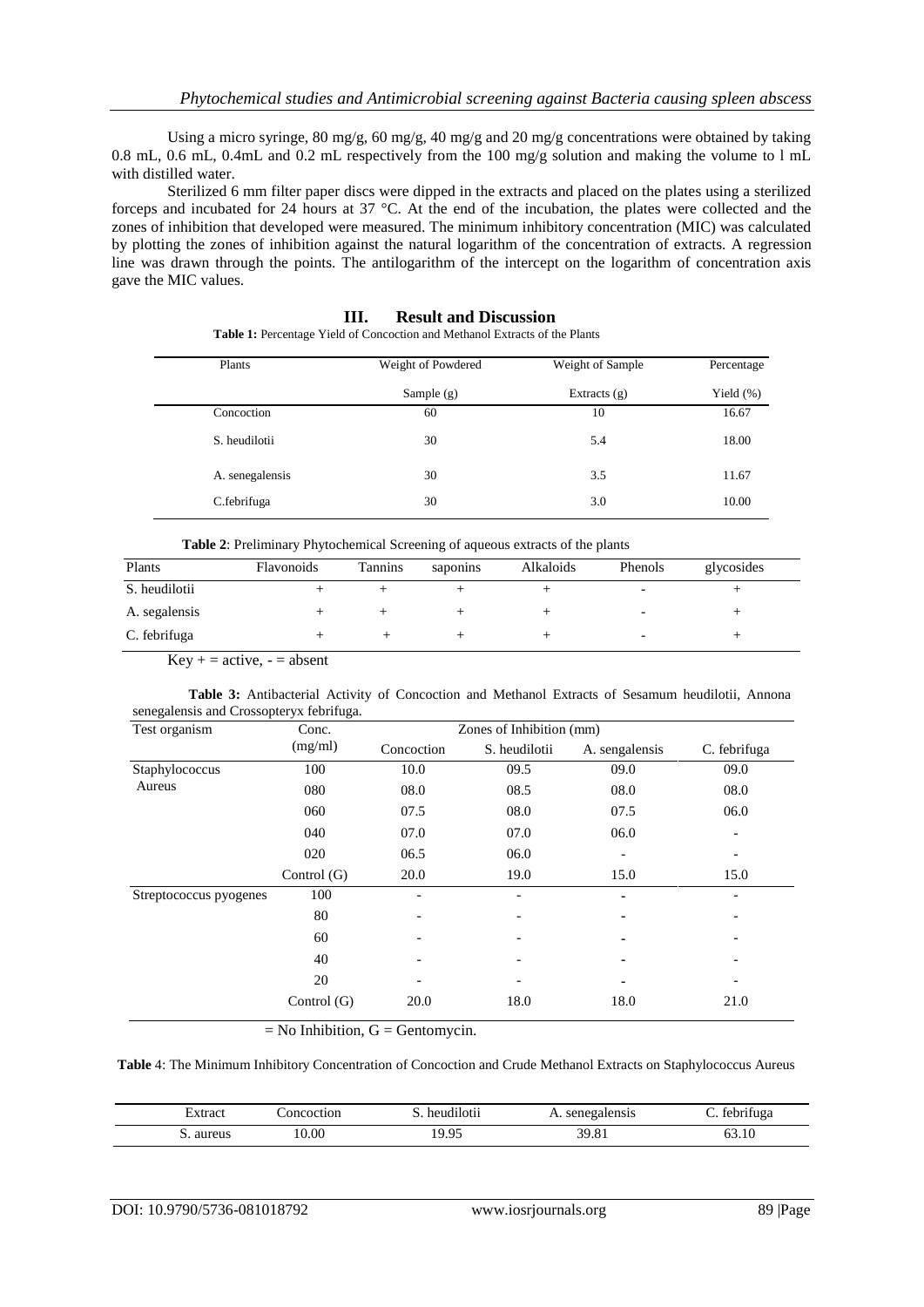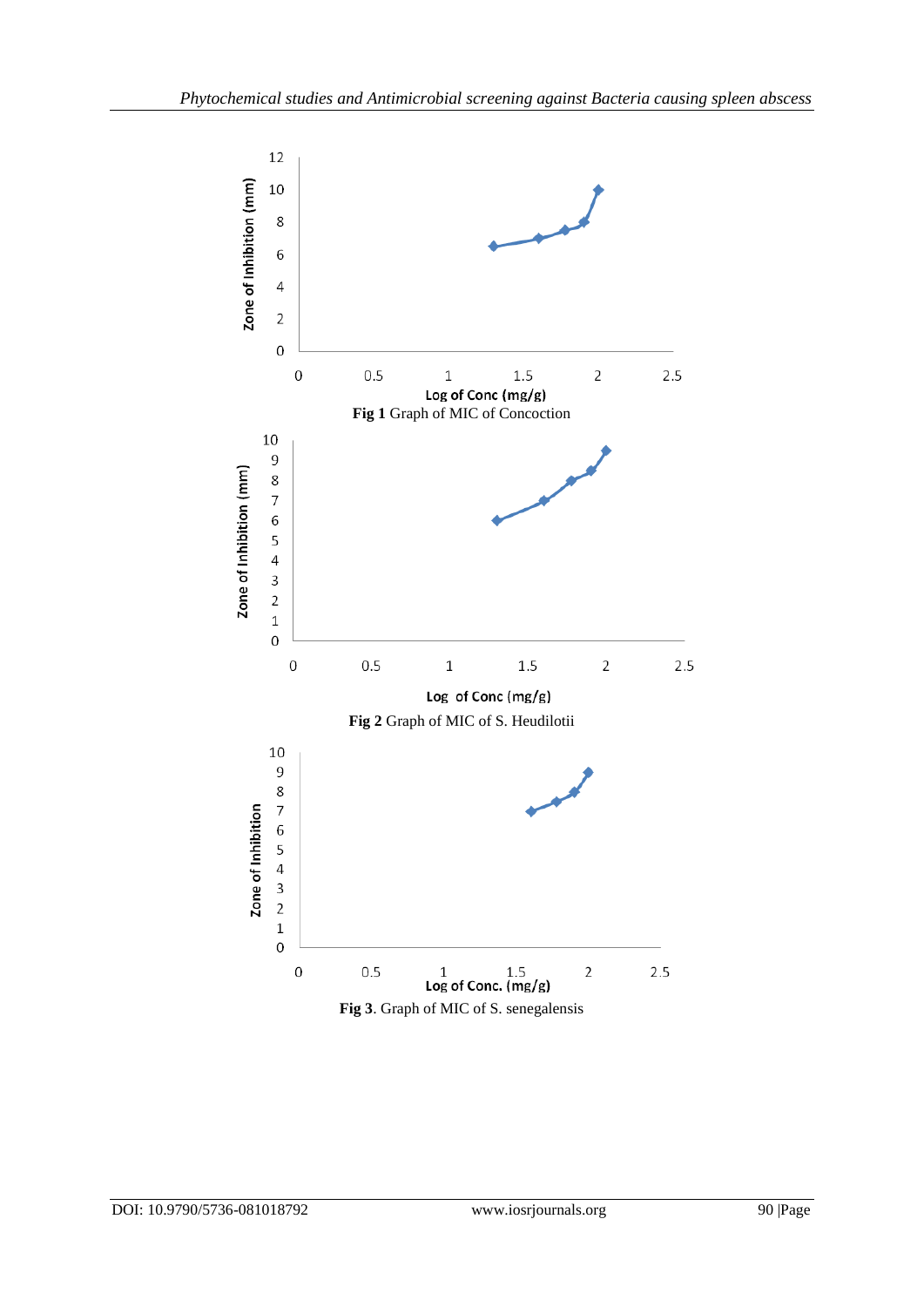

# **IV. Discussion**

Table 1 shows the result of the weight of concoction obtained from a 60 g mixture containing 20 g of each plant sample and methanol extracts obtained from 30 g of each plant sample respectively. The concoction had a yield of 10 g representing 16.67 % while methanol extracts of Sesamum heudilotii, Annona senegalensis and Crossopteryx febrifuga had yields of 5.4 g, 3.5 g and 3.0 g representing 18.00 %, 11.67 % and 10.00 % respectively. The result obtained shows that methanol extraction of Sesamum heudilotii gave the highest yield while methanol extraction of Crossopteryx febrifuga gave the least yield.

The results of preliminary phytochemical screening are shown in table 2. The extracts of the three plants were found to contain flavonoids, tannins, saponins, alkaloids and glycosides. None gave a positive test for phenol.

Table 2 shows the result of antibacterial screening of the concoction and methanol extracts of the three plants at various concentrations. The result shows that increase in the concentration of the concoction and plants' extracts results in a corresponding increase in the size of the zone of growth inhibition on Staphylococcus aureus. None of the extracts had an effect on Streptococcus pyogenes. The highest zone of growth inhibition on Staphylococcus aureus was exhibited by the concoction giving a zone diameter of 10.0 mm when administered at 100 mg/g concentration. 100 mg/g, 80 mg/g, 60 mg/g and 40 mg/g concentrations of Annona senegalensis and Crossopteryx febrifuga had effects on Staphylococcus aureus while their 20 mg/g concentrations showed no activity. All concentrations of the concoction and Sesamum heudilotii inhibited S. aureus growth. The lowest zone of growth inhibition was observed with 40 gm/g concentration of Crossopteryx febrifuga which gave a zone of inhibition measuring 5.5 mm while the highest zone of growth inhibition was exhibited by 100 mg/g concentration of the concoction measuring 10.0 mm.

The minimum inhibitory concentrations (MIC) of the concoction and methanol extracts on Staphylococcus aureus are shown in Table 3. The lowest minimum inhibitory concentration was produced on Staphylococcus aureus by the concoction with a concentration of  $10.00 \text{ mg/g}$  while the highest MIC was produced by Crossopteryx febrifuga with a 63.10 mg/g concentration. Sesamum heudilotii and Annona senegalensis had MICs of 19.95 mg/g and 39.81 mg/g respectively.

The results obtained in this study indicate that the concoction and methanol extracts of the individual plants inhibited the growth of Staphylococcus aureus but were ineffective against Streptococcus pyogenes. This shows that the extracts contain substance(s) that can inhibit Staphylococcus aureus growth. The observed antibacterial effects of the extracts are believed to be due to the presence of alkaloids, tannins and flavonoids which are found present in the plants and this is supported by the following evidence: highly aromatic alkaloids such as berberine and harmane have the ability to intercalate with microorganisms' DNA; tannins have the ability to inactivate microbial adhesins, enzymes and cell envelope transport proteins; while flavonoids, which are synthesized by plants in response to microbial infection, have the ability to complex with extracellular and soluble proteins and bacterial cell walls [10].

The primary curative agents are believed to be alkaloids and flavonoids as studies have shown that alkaloids isolated from the water extracts of Sensiviera zeylanica inhibited the growth of Staphylococcus aureus [10]. Also, the flavonoids, galangin (3,5,7-trihydroxyflavone) which is derived from the herb, Helichrysum aureonitens, show activity against a wide range of gram-positive bacteria [10].

The sizes of the zones of inhibition around the discs containing various concentrations of the concoction and plants' extracts reflect the degree of susceptibility of Staphylococcus aureus to the concoction